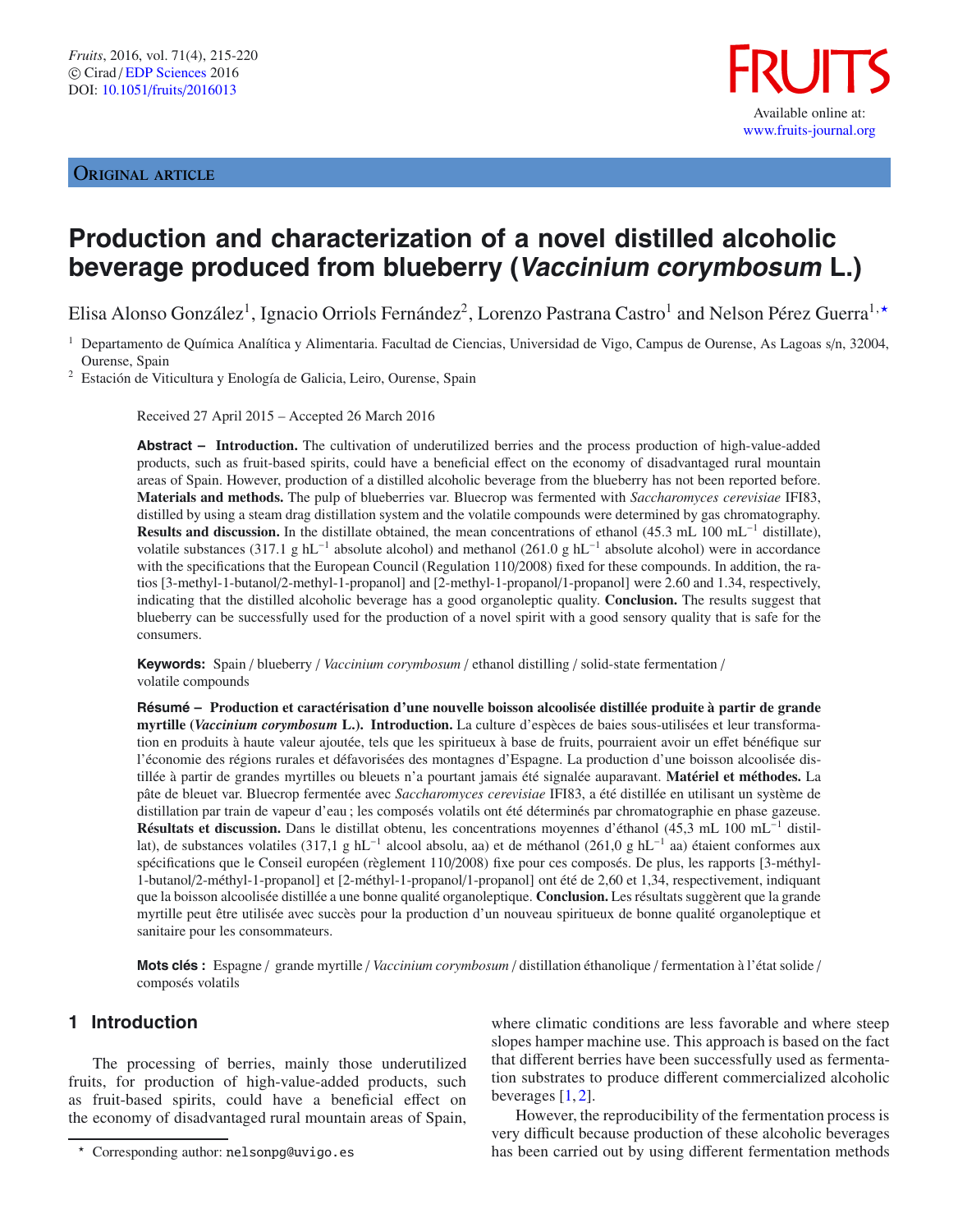(spontaneous or inoculated submerged liquid fermentations), under uncontrolled conditions and in some cases, the kinetics of fermentation process has not been described [\[1,](#page-4-0) [2](#page-4-1)].

The solid-state fermentation of blueberry could allow the production, in a reproducible way, of a spirit with its own distinctive aromatic profile composed of the aromas present in the fruit and those which arise during fermentation, distillation and storage processes [\[1,](#page-4-0)[3\]](#page-4-2). This fact could contribute not only to the valorization of the underutilized blueberry fruits by their incorporation in a production process of an alcoholic beverage, but also to the stimulation of the cultivation and harvesting of this berry. However, to our knowledge, studies dealing with the inoculated solid-state fermentation of blueberry to produce distilled alcoholic beverages are lacking.

Thus, the main goal of this work was to evaluate the potential of blueberry to be used as a substrate for producing, in a reproducible way, a novel distilled alcoholic beverage of good quality, by solid-state fermentation of the fruit with *Saccharomyces cerevisiae* IFI83 and the subsequent distillation of the fermented pulp.

## **2 Materials and methods**

#### **2.1 Yeast strain and fermentation substrate**

*Saccharomyces cerevisiae* IFI83, a high ethanol-producing strain, was obtained from the yeast collection of the Institute for Industrial Fermentations (IFI), Spanish National Research Council (CSIC), Madrid, Spain. The pulp from blueberry fruit (*Vaccinium corymbosum* L., var. Bluecrop) used as a fermentation substrate contained the following mean composition (g  $100 \text{ g}^{-1}$  fresh pulp): glucose,  $9.49 \pm 0.55$ ; total protein,  $0.98 \pm 0.08$ ; moisture content,  $80 \pm 0.88$ ; ashes,  $0.29 \pm 0.02$ ; pH,  $3.27 \pm 0.02$ .

Fermentations were conducted in 150-mL Erlenmeyer previously sterilized flasks, containing exactly 50 g crushed fruit, which were supplemented with 0.5 mL of a sterile mixture of salts composed of  $NH<sub>4</sub>Cl$  and  $KH<sub>2</sub>PO<sub>4</sub>$  to get nitrogen and phosphorus supplements of 200 and 136 µg g−<sup>1</sup> fresh pulp, re-spectively [\[1\]](#page-4-0). After inoculation with 0.4 mL of a cell suspension of *Saccharomyces cerevisiae* IFI83 adjusted previously to give an initial concentration of  $5 \times 10^5$  cells g<sup>-1</sup> pulp, the flasks were mixed thoroughly, covered with cotton plugs and incubated under static conditions at 18 ◦C. Samples as whole flasks in triplicate were withdrawn at regular intervals for analytical determinations. In each case, the fermented pulp was mixed with 100 mL distilled water in an Ultraturrax and then centrifuged (15,000  $\times$  *q* for 5 min). The concentrations (on a wet basis) of glucose and fermentation products (ethanol and glycerol) in the supernatants were measured by HPLC and expressed as g  $100 g^{-1}$  fruit pulp. All of the analyses were done in triplicate and the results were expressed as means with their respective standard deviations [\[1\]](#page-4-0).

#### **2.2 Distillation and aromatic compound determination**

Fermented pulp (in triplicate) was distilled using a steam drag distillation system equipped with a distilling flask fixed to

a rectifying column, which allowed the fractional distillation and concentration of volatile compounds on the basis of their volatility.

The first volume of distillate (0.2 L) obtained in the first phase of the distillation process at temperatures between 70−85 ◦C, was removed as "head". The intermediate fraction called the "heart" (2.2 L) obtained in the temperature range of 85−95 ◦C was used for volatile compounds determination. The last volume of distillate (1.0 L) obtained at 95−99 ◦C was removed as the "tail" [\[1](#page-4-0)].

Volatile compounds present in the distilled "heart" fractions of blueberry (BLBD) were determined in triplicate by gas chromatography on an Agilent 6890 (Agilent Technologies, Waldbronn, Germany) equipped with a split/splitless injector, electronic flow control (EFC) and a flame ionization detector (FID) as described previously [\[4\]](#page-4-3). The ethanol concentration in the distillates was expressed as mL 100 mL−<sup>1</sup> distillate, and the concentration of the other volatile compounds was expressed as g  $hL^{-1}$  absolute alcohol (aa).

Chromatographic analysis of each heart fraction was performed in triplicate (runs). After averaging the distilled samples (three) and run (three) replicates, the experimental results were presented as means ± standard deviations.

# **2.3 Statistical analysis**

Hierarchical Cluster Analysis (HCA) was used to compare the volatile composition of the blueberry distillate with those of twenty alcoholic beverages including: i) four Bacanora distillates obtained from four regions of the Sonora state in north-western México: the Central and Southern Region (BacCS), the Sonora River (BacSR), the High Sierra (BacHS) and the Sierra Baja (BacSB) [\[5](#page-4-4)]; ii) four commercial Galician orujo spirits: Albariño, Mencia, Godello and Treixadura [\[6\]](#page-4-5); iii) two Greek distillates: Mouro [\[7\]](#page-4-6) and Koumaro [\[2\]](#page-4-1); iv) two Portuguese spirits: bagaceiras [\[8](#page-4-7)] and a whey distillate [\[3](#page-4-2)]; v) a Serbian home-made spirit beverage (Drenja) from cornelian cherry fruits [\[9\]](#page-5-0) and, vi) seven distilled alcoholic beverages obtained from Thai rice collected from Roi-et (ThaiRoi), Yasothorn (ThaiYas), Nakonsawan (ThaiNak), Lopburi (ThaiLop), Supanburi (ThaiSup), Chiangmai (ThaiChiang) and Lumpang (ThaiLump) provinces in Thailand [\[10\]](#page-5-1). The Euclidean distance was used as the dissimilarity criterion and the average linkage (in the variant of unweighted pair-group average) was used as the amalgamation (linkage) method. Both the statistical analyses and the dendrogram plot were performed by using the Hierarchical Cluster Analysis module of the software package IBM $^{\circledR}$ SPSS<sup>®</sup> Statistics 20.0 for Windows (Release 20.0.1; SPSS Inc., Chicago, IL, 2011).

The data (mean concentration of each volatile compound) were standardized (z-score) before clustering, to ensure an equal contribution of each compound to the discrimination process, by using the following formula:

$$
z_i = \frac{y_i - \overline{y}}{sd_y}
$$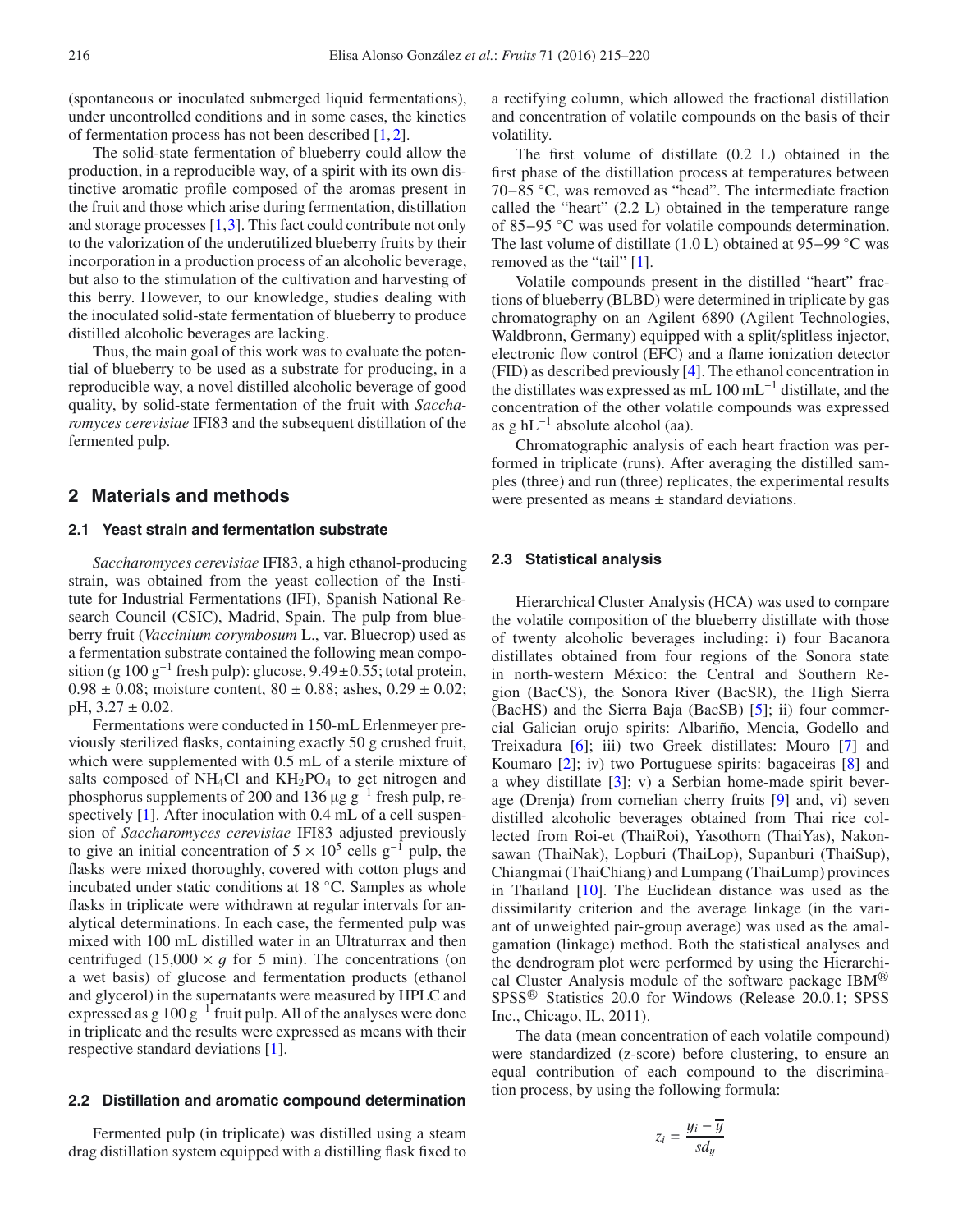

<span id="page-2-0"></span>**Figure 1.** Kinetic of the solid-state fermentation of the blueberry pulp inoculated with *S. cerevisiae* IFI83. Time courses of the culture pH and the concentrations (in g 100 g−<sup>1</sup> fruit pulp) of ethanol, glycerol and glucose. Data reported are means ± standard deviations (error bars) of three repeated experiments and three replicate measurements.

where  $z_i$  is the *z* score,  $y_i$  is the original value of each variable,  $\bar{y}$  is the mean of all values of y, and sd<sub>y</sub> is the standard deviation of that mean.

# **3 Results and discussion**

### **3.1 Solid-state fermentation of blueberry**

The time courses of glucose, ethanol, glycerol and pH variation in the fermentation of blueberry (BLB) pulp with *S. cerevisiae* IFI83 are presented in *figure [1](#page-2-0)*. During the first 24 h of fermentation, the glucose concentration dropped from 9.49 to 7.76 g 100 g−<sup>1</sup> fruit pulp, whereas the ethanol and glycerol levels increased from 0 to 0.55 and 0.11 g 100  $g^{-1}$  fruit pulp, respectively. In this period, the culture pH only decreased from 3.27 to 3.24.

The rates of glucose consumption evolved in parallel with those of ethanol and glycerol synthesis (*figure [2](#page-2-1)*). Thus, from the 24 h to 41 h of incubation, the rates of glucose consumption and products (ethanol and glycerol) synthesis increased until reaching concentrations of 4.95, 2.87 and 0.37 g 100 g<sup>-1</sup> fruit pulp, respectively (*figure [1](#page-2-0)*). Finally, the three rates decreased from the 41 h, until the end of the culture (*figure [2](#page-2-1)*). However, the decreases in the rates of glycerol and ethanol production were more pronounced that the decrease in glucose consumption rate, probably because the carbon source was also consumed to support the growth and energy maintenance requirements of *S. cerevisiae* IFI83 [\[11](#page-5-2)].

<span id="page-2-1"></span>

**Figure 2.** Absolute rates (r, in g  $100 \text{ g}^{-1} \text{ h}^{-1}$ ) of glucose consumption and product (ethanol and glycerol) synthesis obtained in the solidstate fermentation of the blueberry pulp inoculated with *S. cerevisiae* IFI83. Data reported are means  $\pm$  standard deviations (error bars) of three repeated experiments and three replicate measurements.

The final concentrations of glucose, ethanol and glycerol reached after 64 h of incubation were 1.24, 4.13 and 0.50 g 100 g−<sup>1</sup> fruit pulp, respectively (*figure [1](#page-2-0)*). The ethanol yield from glucose consumed (0.50 ± 0.01 g  $g^{-1}$ ) obtained in this culture corresponds to 97.8% of the theoretical ethanol yield from glucose  $(0.51 \text{ g g}^{-1})$ .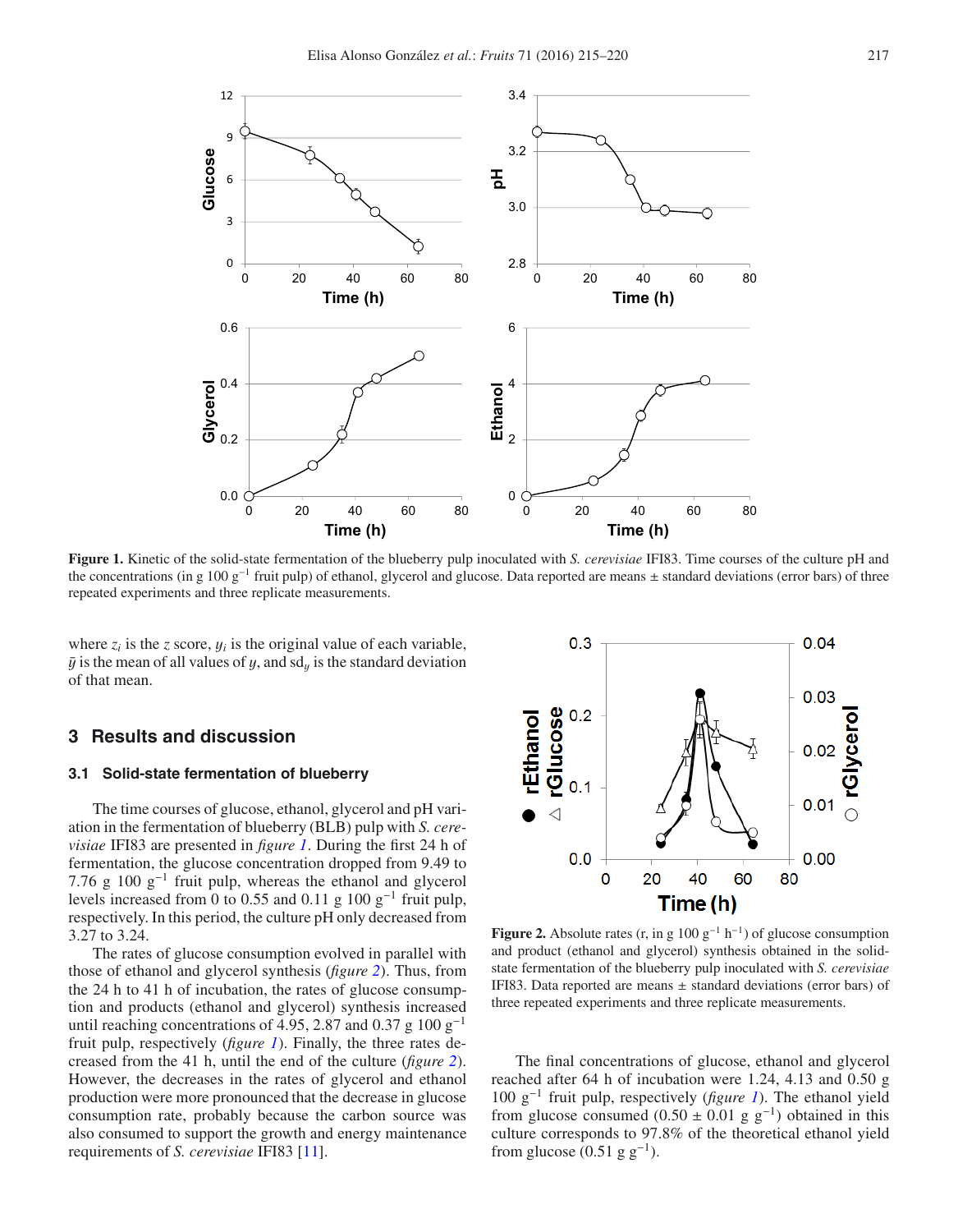| no. | Analyzed compounds                            | $Mean \pm SD$     | Concentrations fixed by the EEC <sup>y</sup> |
|-----|-----------------------------------------------|-------------------|----------------------------------------------|
| 1   | Ethanol (mL $100 \text{ mL}^{-1}$ distillate) | $45.26 \pm 0.10$  | 37.5 to 86.0                                 |
| 2   | Methanol                                      | $261.00 \pm 1.76$ | < 1,000                                      |
| 3   | 1-Propanol                                    | $42.87 \pm 0.32$  |                                              |
| 4   | 1-Butanol                                     | $0.29 \pm 0.02$   |                                              |
| 5   | 2-Methyl-1-propanol                           | $57.66 \pm 0.55$  |                                              |
| 6   | 2-Methyl-1-butanol                            | $31.90 \pm 0.31$  |                                              |
| 7   | 3-Methyl-1-butanol                            | $150.23 \pm 2.91$ |                                              |
|     | Total alcohols (3-7)                          | $282.96 \pm 2.38$ |                                              |
| 8   | 1-Hexanol                                     | $0.90 \pm 0.01$   |                                              |
| 9   | Benzyl alcohol                                | $0.44 \pm 0.02$   |                                              |
| 10  | Ethyl acetate                                 | $18.10 \pm 0.31$  |                                              |
| 11  | Ethyl lactate                                 | $0.05 \pm 0.00$   |                                              |
| 12  | Acetaldehyde                                  | $14.45 \pm 0.23$  |                                              |
| 13  | Acetals                                       | $0.15 \pm 0.03$   |                                              |
|     | Total volatile substances (3-13)              | $317.05 \pm 2.45$ | > 200                                        |
|     |                                               |                   |                                              |

<span id="page-3-0"></span>Table I. Concentrations (in g hL<sup>-1</sup> absolute alcohol, except for ethanol) of volatile compounds present in the heart fractions of the three blueberry distillates (BLBD) obtained after fermented fruit pulp distillation. Values are means  $\pm$  standard deviations (3 replications,  $n = 3$ ).

<sup>y</sup> EEC: Council Regulation No. 110/2008 of 15 January 2008 for fruit distillates.

## **3.2 Volatile compounds present in the blueberry distillate**

The concentrations of the main volatile compounds present in the "heart" fractions of the three samples of blueberry distillates (BLBD) were compared to the limits of acceptability fixed by the European Council [\[12\]](#page-5-3) for the contents of ethanol, methanol and volatile substances in fruit distillates (*table [I](#page-3-0)*). The BLBD contain mean levels of ethanol, methanol and volatile substances that are in accordance with the legal specifications fixed by the above-mentioned European Council Regulation for fruit distillates. Although the higher alcohol contents for fruit distillates have not been fixed by the latter regulation, it is considered that a total concentration  $\geq$  350 g hL<sup>-1</sup> absolute alcohol in distilled beverages is indicative of a poor quality, because the beverages take a disagreeable alcoholic flavor [\[13](#page-5-4)]. Since the mean concentration of higher alcohols (282.96  $\pm$  2.38 g hL<sup>-1</sup> absolute alcohol) in the BLBD samples (*table [I](#page-3-0)*) was lower than 350 g hL<sup>-1</sup> absolute alcohol, it can be concluded that this distillate has a good quality.

In addition, this fruit distillate meets other quality criteria. For example, the concentrations of 1-propanol (42.87  $\pm$  0.32  $\sigma$  bL<sup>-1</sup> absolute alcohol equivalent to 194.02  $\pm$ 0.32 g hL<sup>-1</sup> absolute alcohol, equivalent to 194.02  $\pm$  1.02 mg L<sup>-1</sup>) and 1-butanol (0.29 + 0.02 g hL<sup>-1</sup> absolute al-1.02 mg L<sup>-1</sup>) and 1-butanol (0.29 ± 0.02 g hL<sup>-1</sup> absolute alcohol, equivalent to  $1.33 \pm 0.08$  mg L<sup>-1</sup>) in BLBD distillate (*table [I](#page-3-0)*) were lower than the respective perception thresholds of 800 and 450 mg L<sup>-1</sup> for both compounds [\[6,](#page-4-5) [14\]](#page-5-5). This suggests that the fermentations of blueberry pulp and its storage before distillation were carried out in adequate conditions [\[3](#page-4-2)].

The mean concentrations of 2-methyl-1-propanol (equivalent to 260.93  $\pm$  1.88 mg L<sup>-1</sup>) and amyl alcohols (2-methyl-1-butanol (144.39 ± 1.71 mg L<sup>-1</sup>) and 3-methyl-1-butanol (679.93 ± 14.70 mg L<sup>-1</sup>) were respectively higher than the perception thresholds of 200 and 65 mg  $L^{-1}$  reported for these compounds [\[14\]](#page-5-5). This indicates that the BLBD could have a pleasant flavor and a good body [\[2](#page-4-1)]. On the other hand, the ratios between the concentrations of [3-methyl-1-butanol/2-methyl-1-propanol] (=2.60) and [2-methyl-1-propanol/1-propanol] (=1.34) in BLBD were higher than the unity. Therefore, it could be assumed that this distillate has a good sensory quality [\[3\]](#page-4-2).

Since the level of 1-hexanol (4.09 ± 0.05 mg L<sup>-1</sup>) was slightly higher than its perception threshold of 4 mg  $L^{-1}$  [\[14](#page-5-5)], but lower than the maximum concentration (20 mg  $L^{-1}$ ) at which this compound produces a positive influence on the aroma of a distillate [\[15\]](#page-5-6), it could be considered that this alcohol could have a low positive influence on the herbaceous aroma of the BLBD.

Since the benzyl alcohol contributes to the flowery and sweet-like odors of alcoholic beverages [\[6](#page-4-5)], the presence of this aromatic compound in BLBD (0.44  $\pm$  0.02 g hL<sup>-1</sup> absolute alcohol) represents a positive characteristic for this beverage.

At concentrations lower than 150 mg  $L^{-1}$ , ethyl acetate contributes to a pleasant aroma with fruity properties in the distillates. Contrarily, when its concentration exceeds  $150 \text{ mg } L^{-1}$ , ethyl acetate imparts an acidic character (vinegar smell) and adds spoilage notes to the alcoholic beverages [\[3,](#page-4-2) [15](#page-5-6)]. Since the mean ethyl acetate level in the BLBD samples (18.10 ± 0.31 g hL<sup>-1</sup> absolute alcohol, equivalent to <sup>81</sup>.<sup>94</sup> <sup>±</sup> <sup>1</sup>.57 mg L−1) (*table [I](#page-3-0)*) was lower than 150 mg L−1, it could be considered that this ester was present at a suitable concentration in the distillate to confer a pleasant flavor.

Since ethyl lactate was detected at a low concentration (0.05 g  $hL^{-1}$  absolute alcohol) in the BLBD, it could be assumed that this compound contributes to the stabilization of the distillate flavor and softens the harsh flavor characteristics [\[15](#page-5-6)].

At concentrations higher than 125 mg  $L^{-1}$  in alcoholic beverages, acetaldehyde possesses a pungent irritating odor and can be hazardous to health, since this compound is con-sidered as a source of carcinogenicity [\[16\]](#page-5-7). Therefore, the presence of acetaldehyde in the distillates should be diminished to avoid a safety risk to consumers, and because at low levels (< 125 mg  $L^{-1}$ ) acetaldehyde confers to the alcoholic beverages pleasant characteristics, such as the aroma of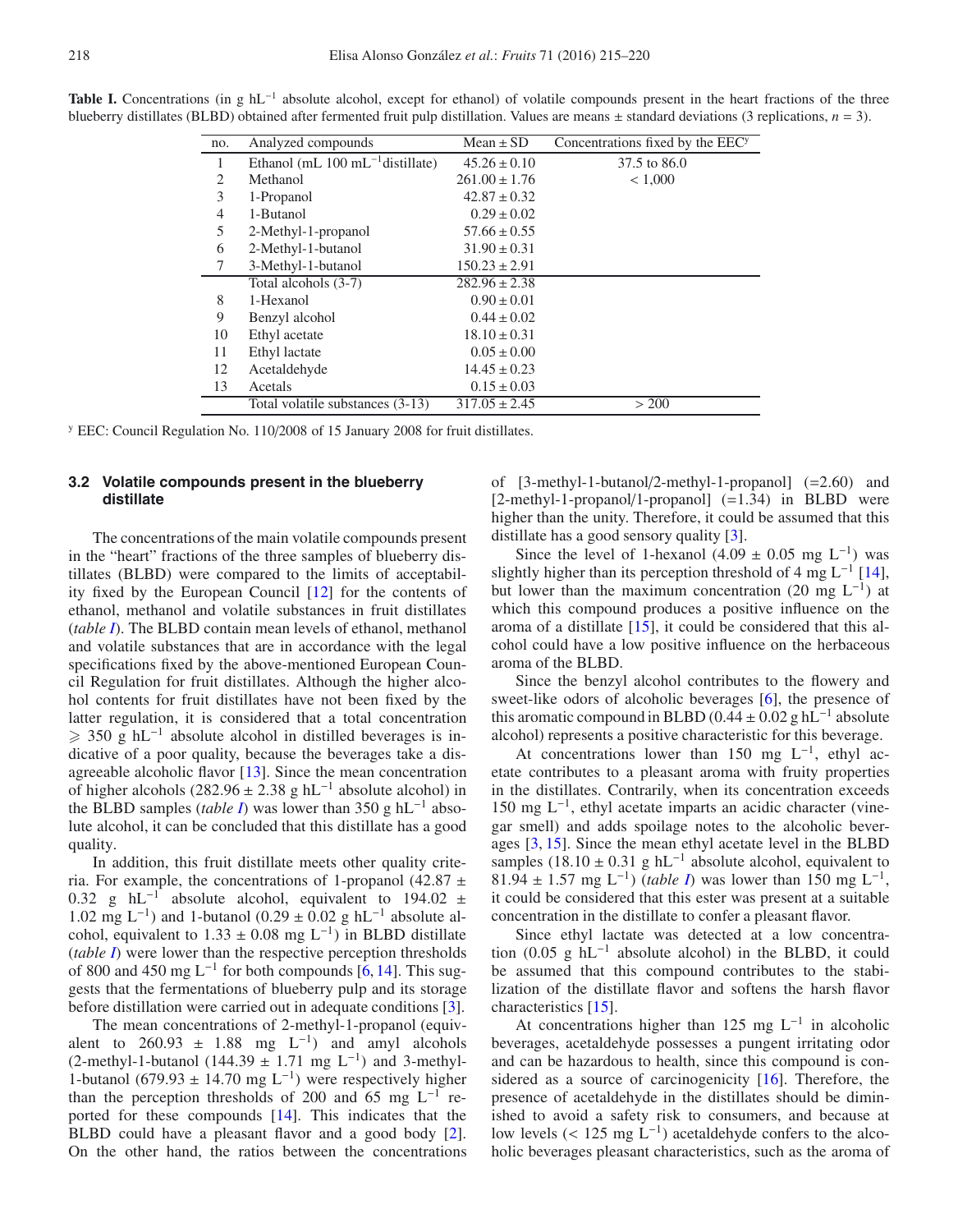<span id="page-4-8"></span>



walnuts, sherry and ripe apples [\[16](#page-5-7)]. Thus, the mean level of acetaldehyde in BLBD samples (65.<sup>37</sup> <sup>±</sup> <sup>0</sup>.87 mg L−1) (*table [I](#page-3-0)*) was in the range reported to promote these pleasant characteristics.

Acetals were present in the BLBD at a low mean concentration  $(0.15 \pm 0.03 \text{ g} \text{ hL}^{-1}$  absolute alcohol) (*table [I](#page-3-0)*), but its presence in this distillate is relevant due to its positive contribution to the spirit aroma at low levels [\[6\]](#page-4-5).

# **3.3 Comparison of the volatile composition of the BLBD with those of other marketed and non-marketed alcoholic beverages**

HCA was carried out to compare the mean volatile composition of BLBD with those of twenty alcoholic beverages obtained from different raw materials (fruits of the forest, grape marc, rice, cornelian cherry, agave and whey) and with the use of different storage, fermentation and distillation conditions (*figure [3](#page-4-8)*). It can be noted that the alcoholic beverages were separated into four groups. Although the distilled alcoholic beverages made with the same raw material were mainly grouped together, other factors (*e*.g., the origin and composition of the substrate, the type of fermentation and strain, as well as the distillation procedure) also seemed to influence the clustering process. In this way, the BLBD was joined to the first group previously formed by the four Bacarona spirits (BacSR, BacHS, BacSB and BacCS), which were obtained from spontaneous liquid fermentation of the wild agave (*Agave angustifolia* Haw) [\[5\]](#page-4-4).

The second group was formed by six distilled spirits (ThaiLump, ThaiChiang, ThaiNak, ThaiLop, ThaiRoi and ThaiSup) obtained from Thai rice [\[10](#page-5-1)]. However, the ThaiYas sample, which was also obtained from Thai rice, but from Yasothorn province, was only joined to the grouping formed by the above-mentioned first two groups (*figure [3](#page-4-8)*).

The Greek distillates Mouro [\[7\]](#page-4-6) and Koumaro [\[2\]](#page-4-1), which form the third group, were obtained by using similar procedures of fermentation and distillation, but the raw materials (*Morus nigra* L. and *Arbutus unedo* L., respectively) used in the fermentations were different  $[2, 7]$  $[2, 7]$  $[2, 7]$  $[2, 7]$ . The four orujo spirits (Godello, Treixadura, Albariño, and Mencia), which form the fourth group, are produced from white (Albariño, Godello and Treixadura) and red (Mencia) grape varieties by using the same basic process, but the system and time of storage as well as the fermentation and distillation procedures were different [\[6](#page-4-5)]. Finally, it can be noted that the whey distillate, Drenja and Bagaceiras were the most different beverages (*figure [3](#page-4-8)*).

# **4 Conclusion**

A novel distillate of good sensory quality that is safe for consumers was successfully produced by solid-state fermentation of blueberry with *S. cerevisiae* IFI83. This approach could contribute to the valorization of this fruit by its incorporation in a production process, thus preventing its loss in the forests of Spain and stimulating the cultivation and harvesting of this berry. The posterior commercialization of this distillate could represent an alternative to increase the farmer income in Galicia.

*Acknowledgements.* The research presented in this paper was financially supported by the Instituto Nacional de Investigación y Tecnología Agraria y Alimentaria, Spain (project RTA2005-00165-C02-00).

#### <span id="page-4-0"></span>**References**

- [1] Alonso E., Torrado A., Pastrana L.M., Orriols I., Pérez N., Solid-state fermentation of red raspberry (*Rubus ideaus* L.) and arbutus berry (*Arbutus unedo* L.) and characterization of their distillates, Food Res. Int. 44 (2011) 1419−1426.
- <span id="page-4-1"></span>[2] Soufleros E.H., Mygdalia S.A., Natskoulis P., Production process and characterization of the traditional Greek fruit distillate "Koumaro" by aromatic and mineral composition, J. Food Compos. Anal. 18 (2005) 699−716.
- <span id="page-4-2"></span>[3] Dragone G., Mussatto S.I., Oliveira J.M., Teixeira J.A., Characterisation of volatile compounds in an alcoholic beverage produced by whey fermentation, Food Chem. 112 (2009) 929−935.
- <span id="page-4-3"></span>[4] López-Vázquez C., Bollaín M.H., Berstsch K., Orriols I., Fast determination of principal volatile compounds in distilled spirits, Food Cont. 21 (2010) 1436−1441.
- <span id="page-4-4"></span>[5] Álvarez M.L., González H., González A., Ojeda A.J., Valenzuela A.I., Acedo E., Quantification of mayor volatile compounds from artisanal agave distilled: Bacanora, Am. J. Anal. Chem. 4 (2013) 683−688.
- <span id="page-4-5"></span>[6] Diéguez S.C., De La Peña M.L.G., Gómez E.F., Volatile composition and sensory characters of commercial Galician orujo spirits, J. Agric. Food Chem. 53 (2005) 6759−6765.
- <span id="page-4-6"></span>[7] Soufleros E.H., Mygdalia A.S., Natskoulis P., Characterization and safety evaluation of the traditional Greek fruit distillate "Mouro" by flavor compounds and mineral analysis, Food Chem, 86 (2004) 625−636.
- <span id="page-4-7"></span>[8] Silva M.L., Malcata F.X., De Revel G., Volatile contents of grape marcs in Portugal, J. Food Compos. Anal. 9 (1996) 72−80.